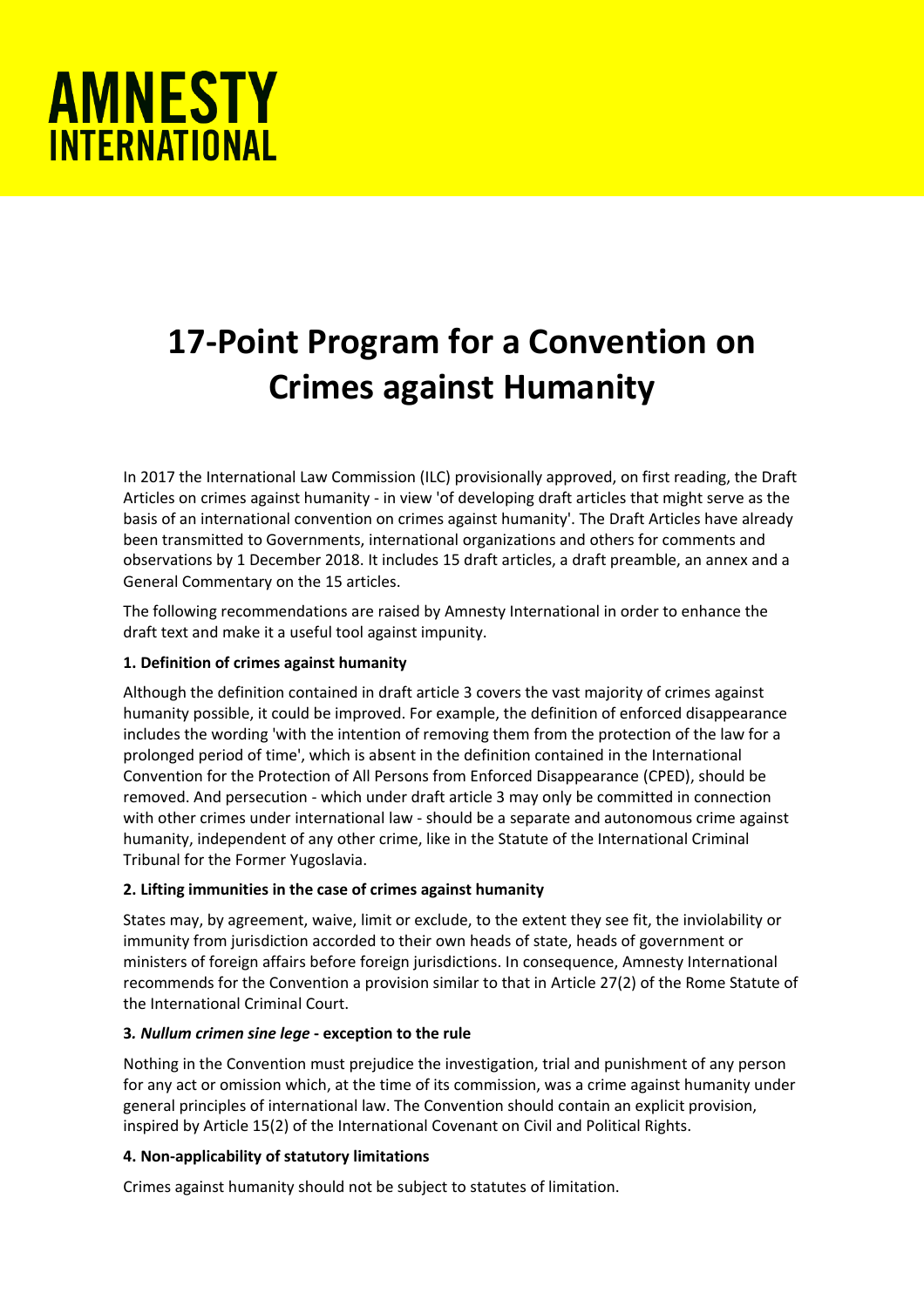# **5. Non-applicability of statutory limitations to civil tort suits**

As statutory limitations do not apply to genocide, crimes against humanity and war crimes, they should not apply to criminal or civil proceedings in which victims of any crime under international law, including crimes against humanity, seek full reparation.

## **6. Obligation to extradite or prosecute (***aut dedere aut judicare***)**

When a person suspected of criminal responsibility for a crime against humanity is found in any place subject to the jurisdiction of a state party, the state concerned must bring that person to justice, unless it decides to extradite him or her to another state or surrender the person concerned to an international criminal court or tribunal. Draft Article 10 should therefore be retained.

## **7. Responsibility of commanders and other superiors**

Principles of superior responsibility with regard to civilians contained in draft Article 6(3) are not as strict as required by customary international law, as well as conventional international law, such as Protocol I, which holds civilian superiors to the same standards as military commanders. To ensure that national systems of justice are as effective as possible, the organization recommends that on the matter customary international law is incorporated. Draft Article 6(3) should be amended accordingly.

## **8. The right to a fair trial for persons under investigation and prosecution**

The Convention must ensure suspects and accused the amplest right to a fair trial in accordance with the highest standards of international law, during all stages of proceedings. Draft article 11 does not seem to fully reflect that right, as enshrined, for example in Article 55 (Rights of persons during an investigation) and Article 67 (Rights of the accused) of the Rome Statute of the International Criminal Court.

#### **9. Prohibition of amnesties and other similar measures of impunity**

Amnesties and other similar measures of impunity must be explicitly prohibited in the Convention, codifying a rule under customary international law.

#### **10. Prohibition of military courts**

The Convention should provide that persons suspected of criminal responsibility for crimes against humanity shall be tried only in the competent jurisdictions of ordinary law in each state, to the exclusion of military jurisdictions.

#### **11. Prohibition of reservations**

Inspired by the precedent set by Article 120 of the Rome Statute of the International Criminal Court the Convention must declare that no reservation whatsoever may be made to any provision of this treaty.

#### **12. The right to consular assistance**

Draft Article 11(2) should incorporate the right to consular assistance to any foreigner or stateless person deprived of his or her liberty *regardless of their immigration status*, as provided in UN Doc. A/RES/65/212. In addition, draft Article 11(2) should also encompass a range of other acts, which are absent so far, including arranging a lawyer, obtaining evidence from the home country and monitoring treatment, including respect for the individual's rights.

#### **13.** *Non-refoulement*

Although draft Article 5 should in general be welcomed, the decisive element is that of change in jurisdiction, which in some cases may even occur within the same country, such as when occupying forces hand over a person to another occupying force, or forces of the occupied state.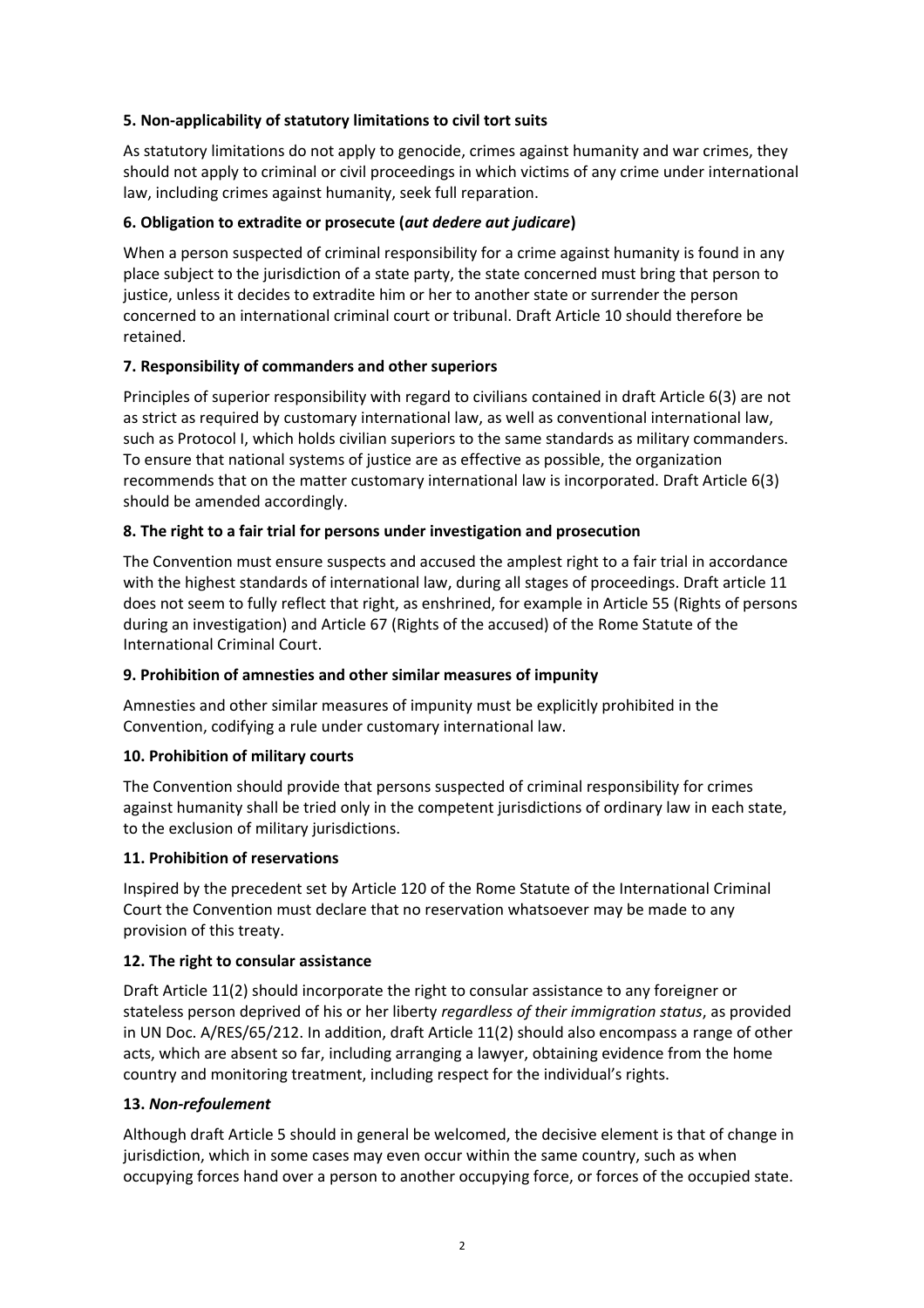In such a sense, Amnesty International considers that the expressions 'territory under' at para.1 and 'the territory under' at para.2 should be removed from draft Article 5, since both restrict the scope of the obligation. Nevertheless, draft Article 5 could be further enhanced: *non-refoulement* should not only be limited to prohibiting extradition or other removals whenever there are substantial grounds for believing that a person would be in danger of being subjected only to a crime against humanity, but also to any other crime under international law, like genocide, war crimes, torture, enforced disappearance, or extrajudicial execution, or when the person may reasonably face other risks of serious human rights violations, application of the death penalty, trials before military courts or commissions, etc.

## **14. Victims**

Amnesty International welcomes, in general, draft Article 12, which sets out states' obligations in relation to victims, witnesses and others, including access to justice, protection, participation, and reparation. However, the organization recommends a number of amendments to the draft Article to ensure that victims' rights are fully recognized and ultimately realised, namely:

- $\circ$  Draft Article 12 should contain a definition of victim, like the one set out in Article 24 of CPED, and avoid leaving the definition to states' domestic legislation;
- $\circ$  Draft Article 12 should be amended to impose an obligation on states parties to examine the complaints lodged by victims or their representatives, in order to determine whether there is reasonable ground to believe that acts constituting crimes against humanity have been or are being committed;
- o Draft Article 12 should also require the state party to inform victims of the progress and results of the examination of the complaint and any subsequent investigation.
- o Draft Article 12(2) should clarify that victims should be provided with legal representation where appropriate.
- $\circ$  Draft Article 12(3) should be amended to recognize that victims of crimes against humanity have a right to "prompt, full and effective" reparation; that multiple measures drawing from all forms of reparation will be required to address the harm suffered by victims; and that, in addition to ensuring that victims can obtain reparation in states' legal system, states should also establish reparation programs to meet their obligations.

#### **15. Right to truth**

Establishing the truth about crimes against humanity is particularly important given that widespread or systematic attacks against civilian populations often involve spreading misinformation that promotes or seeks to justify discrimination against victims , as well as targeting said groups. The extent of the crimes is often concealed and contested. Therefore, a new provision, inspired by Article 24(2) of the Enforced Disappearance Convention and Principle 4 of the Updated Set of Principles for the protection and promotion of human rights through action to combat impunity, should be included.

#### **16. Designation of a non-political central authority on cooperation and mutual legal assistance**

The provision requiring states parties to designate a central authority with the responsibility and power to receive mutual legal assistance requests and to implement them or see that they are implemented (draft Annex, 2), reflects best practice. However, it does not eliminate one of the most serious obstacles to mutual legal assistance, which is that decisions whether to make or to grant requests for such assistance are often made by political officials, not professional law enforcement officials, prosecutors or judges.

#### **17. Federal states obligations - the territorial scope of the Convention**